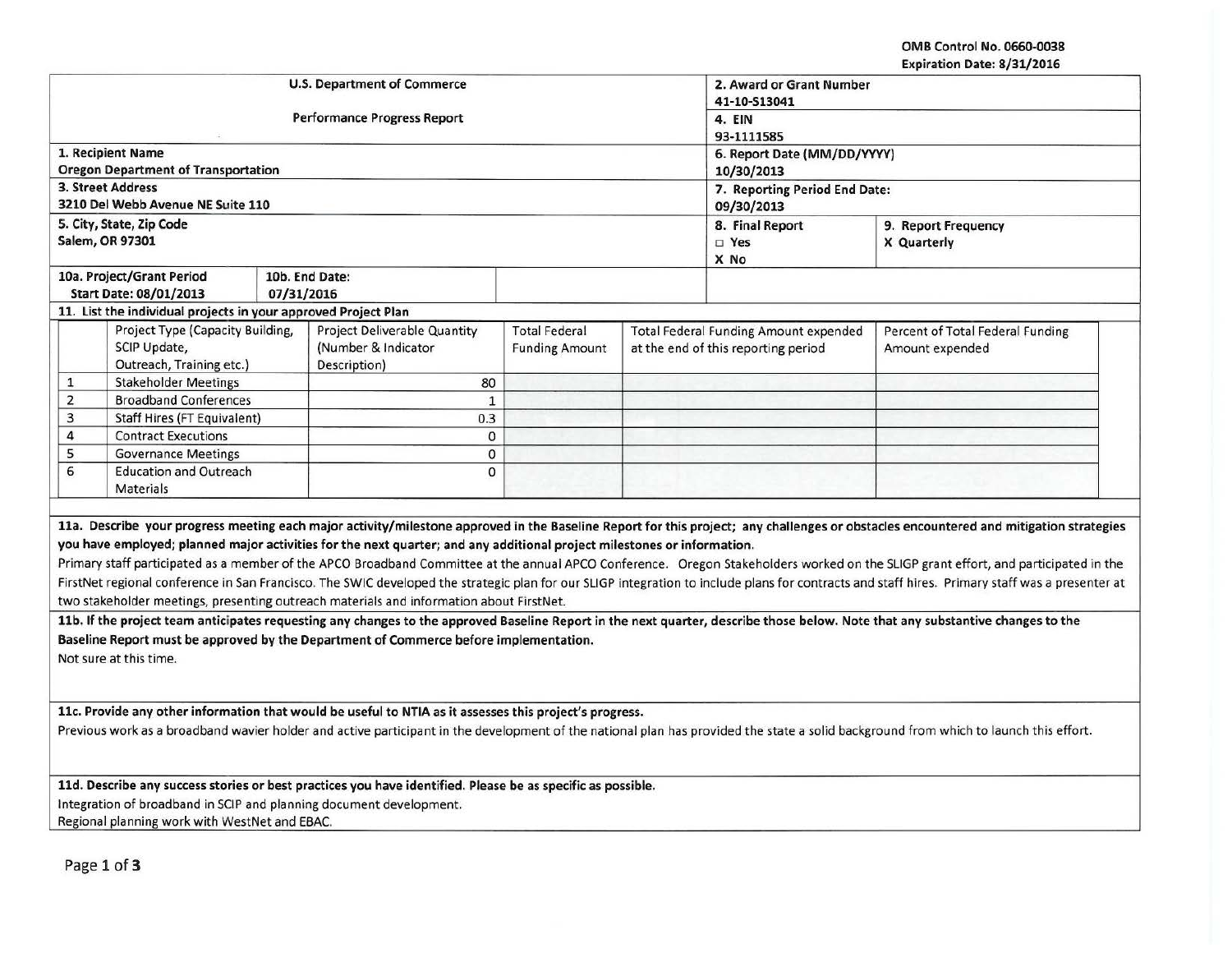## 12. Personnel -

## 12a. If the project is not fully staffed, describe how any lack of staffing may impact the project's time line and when the project will be fully staffed.

Plan is to have our staffing plan in place by the 2<sup>nd</sup> quarter, but it is dependent upon governance transition between the two state agencies (DAS and ODOT).

## 12b. Staffing Table State is working on the development of the project team

| <b>Job Title</b>                                                                                                                                                                                                        |                                    |                                                  |                  | FTE %                    |                            | Change                               |                                                |                        |                          |
|-------------------------------------------------------------------------------------------------------------------------------------------------------------------------------------------------------------------------|------------------------------------|--------------------------------------------------|------------------|--------------------------|----------------------------|--------------------------------------|------------------------------------------------|------------------------|--------------------------|
| Statewide Interoperability Coordinator                                                                                                                                                                                  |                                    |                                                  | 30%              |                          | SLIGP project coordination |                                      |                                                |                        | Started work on SLIGP    |
|                                                                                                                                                                                                                         |                                    |                                                  |                  |                          |                            |                                      |                                                |                        |                          |
|                                                                                                                                                                                                                         |                                    |                                                  |                  |                          |                            |                                      |                                                |                        |                          |
| 13. Subcontracts (Vendors and/or Subrecipients)                                                                                                                                                                         |                                    |                                                  |                  |                          |                            |                                      |                                                |                        |                          |
| 13a. Subcontracts Table - Include all subcontractors. The totals from this table must equal the "Subcontracts Total" in Question 14f.                                                                                   |                                    |                                                  |                  |                          |                            |                                      |                                                |                        |                          |
| Name                                                                                                                                                                                                                    | <b>Subcontract Purpose</b><br>Type |                                                  |                  | RFP/RFQ                  | Contract                   | Start<br>End                         | <b>Total Federal</b>                           | <b>Total Matching</b>  | Project and % Assigned   |
|                                                                                                                                                                                                                         |                                    |                                                  | (Vendor/Subrec.) | Issued<br>(Y/N)          | Executed<br>(Y/N)          | Date<br>Date                         | <b>Funds Allocated</b>                         | <b>Funds Allocated</b> |                          |
| 14. Budget Worksheet<br>Columns 2, 3 and 4 must match your current project budget for the entire award, which is the SF-424A on file.<br>Only list matching funds that the Department of Commerce has already approved. |                                    |                                                  |                  |                          |                            |                                      |                                                |                        |                          |
| Project Budget Element (1)                                                                                                                                                                                              |                                    | <b>Federal Funds</b><br>Funds (3)<br>Awarded (2) |                  | <b>Approved Matching</b> | <b>Total Budget</b><br>(4) | <b>Federal Funds</b><br>Expended (5) | <b>Approved Matching Funds</b><br>Expended (6) |                        | Total Funds Expended (7) |
| a. Personnel Salaries                                                                                                                                                                                                   |                                    | \$310,482                                        |                  | \$172,290                | \$482,772                  | \$6,857                              | \$14,078                                       |                        | \$20,935                 |
| b. Personnel Fringe Benefits                                                                                                                                                                                            |                                    | \$83,669                                         |                  | \$45,095                 | \$128,764                  | \$6,318                              | \$12,893                                       |                        | \$19,211                 |
| c. Travel                                                                                                                                                                                                               |                                    | \$83,700                                         |                  | \$15,421                 | \$99,121                   | \$2,389                              |                                                | \$0                    | \$2,389                  |
| d. Equipment                                                                                                                                                                                                            |                                    | \$0                                              |                  | \$0                      | \$0                        |                                      |                                                |                        |                          |
| e. Materials/Supplies                                                                                                                                                                                                   |                                    | \$2,950                                          |                  | \$0                      | \$2,950                    |                                      |                                                |                        |                          |
| f. Subcontracts Total                                                                                                                                                                                                   |                                    | \$593,673                                        |                  | \$0                      | \$593,673                  |                                      |                                                |                        |                          |
| g. Other                                                                                                                                                                                                                |                                    | \$0                                              |                  | \$35,750                 | \$35,750                   |                                      |                                                |                        |                          |
| h. Total Costs                                                                                                                                                                                                          |                                    | \$1,074,474                                      |                  | \$268,556                | \$1,343,030                | \$15,564                             |                                                | \$26,971               | \$42,535                 |
| i. % of Total                                                                                                                                                                                                           |                                    | 80%                                              |                  | 20%                      | 100%                       | 1.45%                                |                                                | 10.04%                 | 3.17%                    |